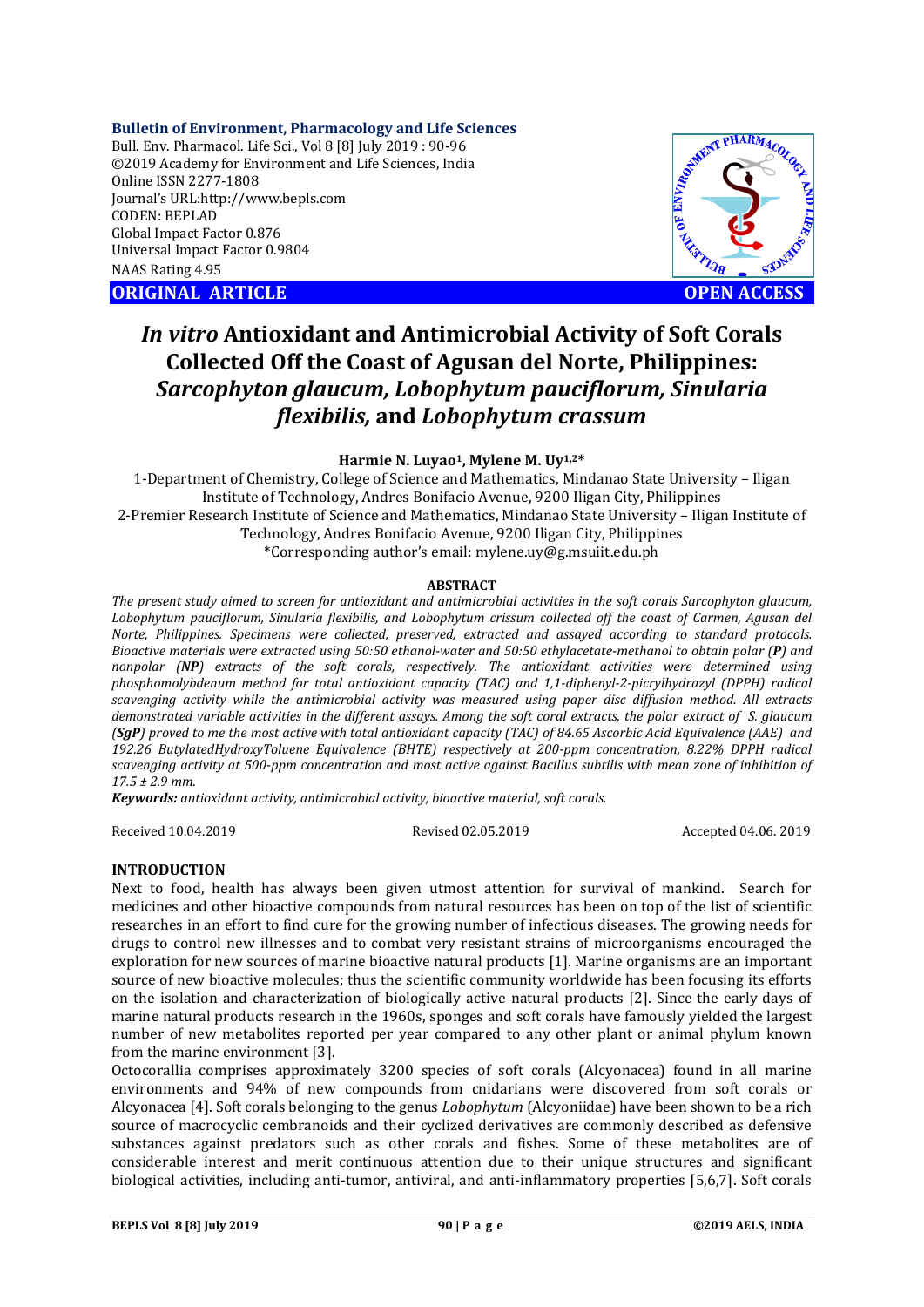classified in the genus *Sarcophyton* are the predominant species in many coral reefs. They are endowed with diverse secondary metabolites, including cembranoids [8], biscembranoids [9] and steroids [10]. For pharmacological research, some of the metabolites are reported to possess cytotoxic [11], antimicrobial [12], and neuroprotective [13] activities. Ecologically, sarcophytoxide, usually found in *Sarcophyton*  species, is an allelopathic chemical used in competition for space with scleractinian corals [14]; while another well-known metabolite, sarcophine, is known to have a toxic effect on fishes [15]. The genus *Sinularia* consists of almost 90 species of which more than 50 have been chemically evaluated, including a hybrid species. Metabolites which have been reported from the genus *Sinularia* display potential bioactivities such as antimicrobial, anti-inflammatory, and cytotoxic activities, closely related to the rich biodiversity of the marine environment. These metabolites include sesquiterpenes, diterpenes, polyhydroxylated steroids, and polyamine compounds. The peculiar structure and potential medicinal value of these metabolites have drawn increasing attention from chemists and pharmacologists [16].

This work focused on the evaluation of the antioxidant and antimicrobial activities of the polar and nonpolar extracts of the four soft corals *Sarcophyton glaucum*, *Lobophytum pauciflorum*, *Sinularia flexibili* and *Lobophytum crassum* collected from the Philippine Sea in Mindanao.

# **MATERIAL AND METHODS**

### **Collection and identification of soft corals**

Four species of marine soft corals (Fig. 1) were collected from Carmen, Agusan del Norte, Philippines  $(9.086<sup>0</sup>N, 125.219<sup>0</sup>E)$  by self-contained underwater breathing apparatus (SCUBA) diving as well as snorkeling last November 2014. T Two colonies of each species were sampled, one for the purpose of extraction and bioactivity testing and the other for identification.

The samples were collected by means of scalpel or a pair of scissors and placed in zip lock plastic bags. The collected soft coral specimens for systematic study were then stored in sterile containers and transported to the Natural Products and Bioorganic Research Laboratory of the Department of Chemistry and the Department of Science and Technology - Philippine Council for Health Research and Development (DOST-PCHRD) Tuklas Lunas Development Center at Mindanao State University- Iligan Institute of Technology (MSU-IIT), Iligan City, Philippines.

The collected soft coral species were kindly identified by E. B. Metillo of the Department of Biological Sciences, MSU-IIT, Iligan City, Philippines. For each species, a method adopted from Yehuda Benayahu and Leendert Pieter van Ofwegen [17] was applied, where small squares of approximately 1 cm were cut from the colony with a scalpel and then mounted on a glass slide with 2 drops of bleach. Once the bubbles have ceased, the sclerites were spread out by stirring, and the specimen was examined under a microscope equipped with a camera and a stage micrometer. When the sclerites were very dark and difficult to distinguish from the tissue remains, clearing was carried out using a mixture of phenol-xylene.

#### **Preparation of the crude extracts**

Samples of *S. glaucum* (**Sg**), *L. pauciflorum* (**Lp**), *S. flexibili* (**Sf**) and *L. crissum* (**Lc**) were frozen immediately after collection. The frozen samples of soft corals were left to defrost, broken into small pieces and extracted at room temperature. Polar (**P)** and nonpolar (**NP**) extracts of the soft corals were prepared by sequential extraction of the freeze-dried samples with 50:50 ethanol/water and 50:50 ethylacetate/methanol, respectively. The extracts were filtered through Whatman no. 1 filter paper and dried at 40  $\degree$ C using a rotary evaporator (iKA model). The resulting extracts were tested for their antioxidant and antimicrobial properties.

#### **Antioxidant assays**

The antioxidant properties of the extracts were tested using phosphomolybdenum method and DPPH (1, 1-Diphenyl-2-picryhydrazyl) free radical scavenging assay. The two standard methods were done in triplicate analysis.

# **Total Antioxidant Capacity (TAC): Phosphomolybdenum Method**

The total antioxidant capacity (TAC) of the marine extracts was measured following the method of Prieto *et al*. [18]. Four concentrations of the sample were prepared (25-, 50-, 100-, 500-ppm) and 0.3 ml of each concentration was added with 3 ml phosphomolybdenum reagent (a mixture of 0.6 M sulfuric acid, 28 mM sodium phosphate and 4 mM ammonium molybdate) in screw-capped test tubes. The tubes were then incubated in boiling water bath at 95 ºC for 90 min, cooled to room temperature and the absorbance of the solution was measured at 695 nm. Ascorbic acid and butylated hydroxytoluene (BHT) solutions were also prepared (25-, 50-, 100-ppm) and subjected to the same treatment. Methanol was used as the blank, and ascorbic acid and BHT served as the reference standards since the two are known antioxidants. The antioxidant capacity was then expressed as ascorbic acid and BHT equivalence from the linear equation obtained using the absorbance data of the ascorbic acid and BHT standards.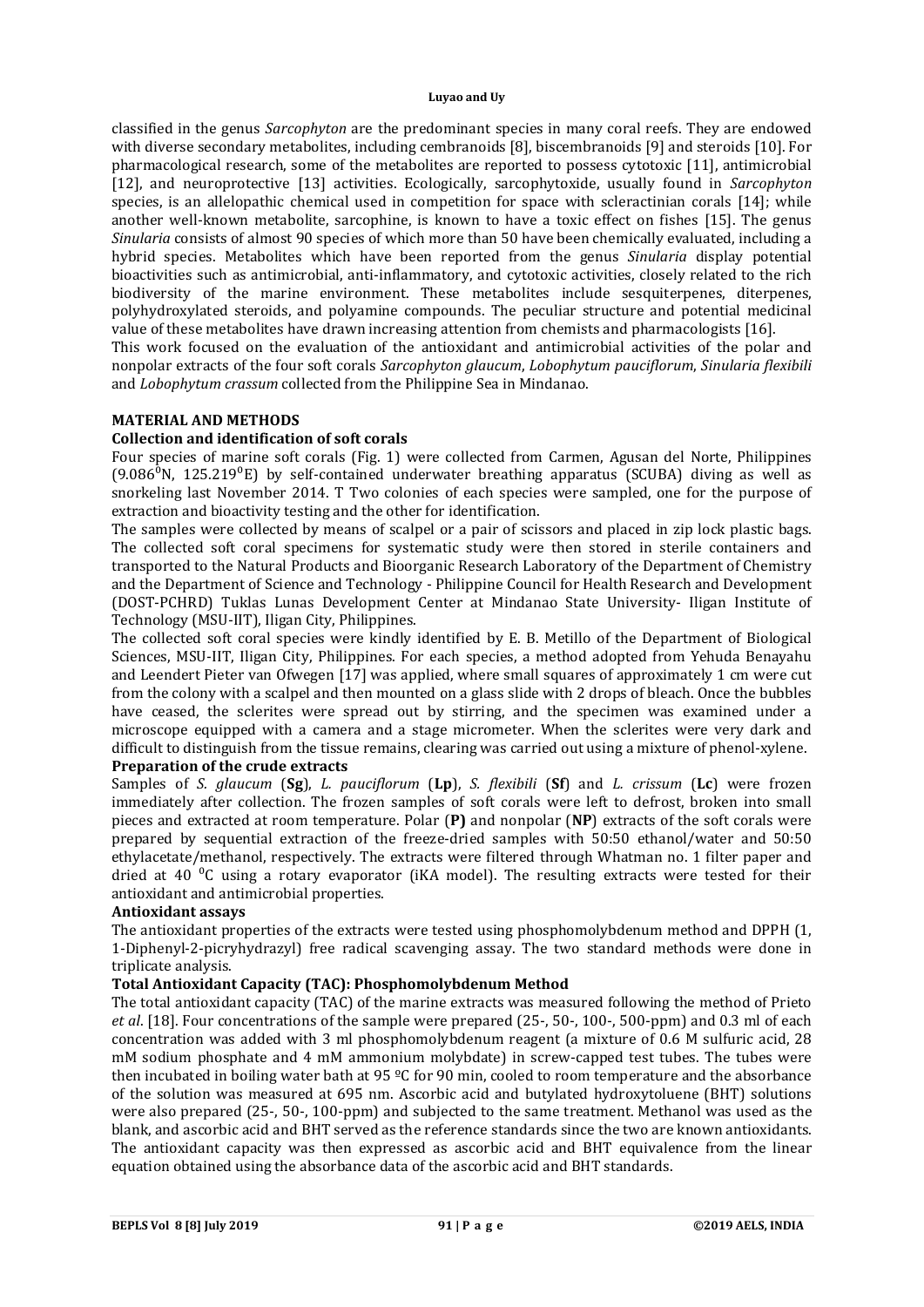### **DPPH Radical Scavenging Activity**

The DPPH free-radical scavenging activity of the marine extracts was evaluated following the method of Lee and Shibamoto [19]. For each of the coral extracts, the assay involved four concentrations (500-, 100-, 50-, and 25-ppm). The 500-ppm solution was prepared first and from this solution, the other concentrations were prepared using dilution method with methanol as the solvent. To the 300 µl of the prepared sample solutions in screw-capped test tubes, 3000 µl of methanolic solution of 0.1 mM DPPH was added. The mixtures were shaken thoroughly and permitted to stand at room temperature for one hour in the dark. Then the absorbance for each mixture was measured at 517 nm against methanol as a blank in the spectrophotometer. The percent of DPPH discoloration of the samples were calculated according to the formula:

# Antiradical Activity =  $\frac{Acontrol - Asample}{Acontrol}$  x 100%

where  $A_{sample}$  is the absorbance of the extract and  $A_{control}$  is the absorbance of the methanol as the control. The examination of DPPH radical scavenging activity of the samples was compared with the known antioxidant ascorbic acid with the determination of  $EC_{50}$  values.

# **Antimicrobial Screening: Paper Disc Diffusion Method**

The paper disc diffusion method of antimicrobial assays as described by Guevara [20] was conducted on all the extracts at 1,000-ppm to evaluate the bioactivity against four test organisms*: Bacillus subtilis*, *Escherichia coli*, *Aspergillus niger*, and *Saccharomyces cerevisiae*. The solvent used in the preparation of extracts was used as the negative control, while amoxicillin and nystatin were used as the positive control for the antibacterial and antifungal activity, respectively.

Antimicrobial susceptibility testing was done using the paper disc diffusion method to detect the presence of antibacterial and antifungal activities of the sample extracts. A sterile swab was used to evenly distribute bacterial or fungal culture over the petri dish containing agar. The plates were allowed to dry for 15 minutes before use in the test. Sterile Whatman filter paper disc, 6 mm in diameter, was immersed in the soft coral extract for assay. The moistened filter disc was gently laid on the previously prepared petri dish. Full contact of the disc with agar medium was observed. The same extract was used on each plate; with a total of two plates used for each extract including two discs for the positive and negative controls. The negative and positive controls were the same as that used in the tube dilution assay. The plates were incubated in inverted manner at 35  $^{\circ}$ C for bacteria for 24 hours and 27  $^{\circ}$ C for molds and yeasts for 2 – 3 days after which they were examined for inhibition zones. A caliper was used to measure the inhibition zones. Two replicates were done for each concentration of the different extracts.

# **RESULTS**

# **Total Antioxidant Capacity**

The total antioxidant capacities (TAC) of the marine extracts expressed as Ascorbic Acid Equivalence (AAE) and Butylated Hydroxytoluene Equivalence (BHTE) corresponding to the presence of hydrophilic and lipophilic antioxidants respectively are illustrated in Figures 1 and 2.



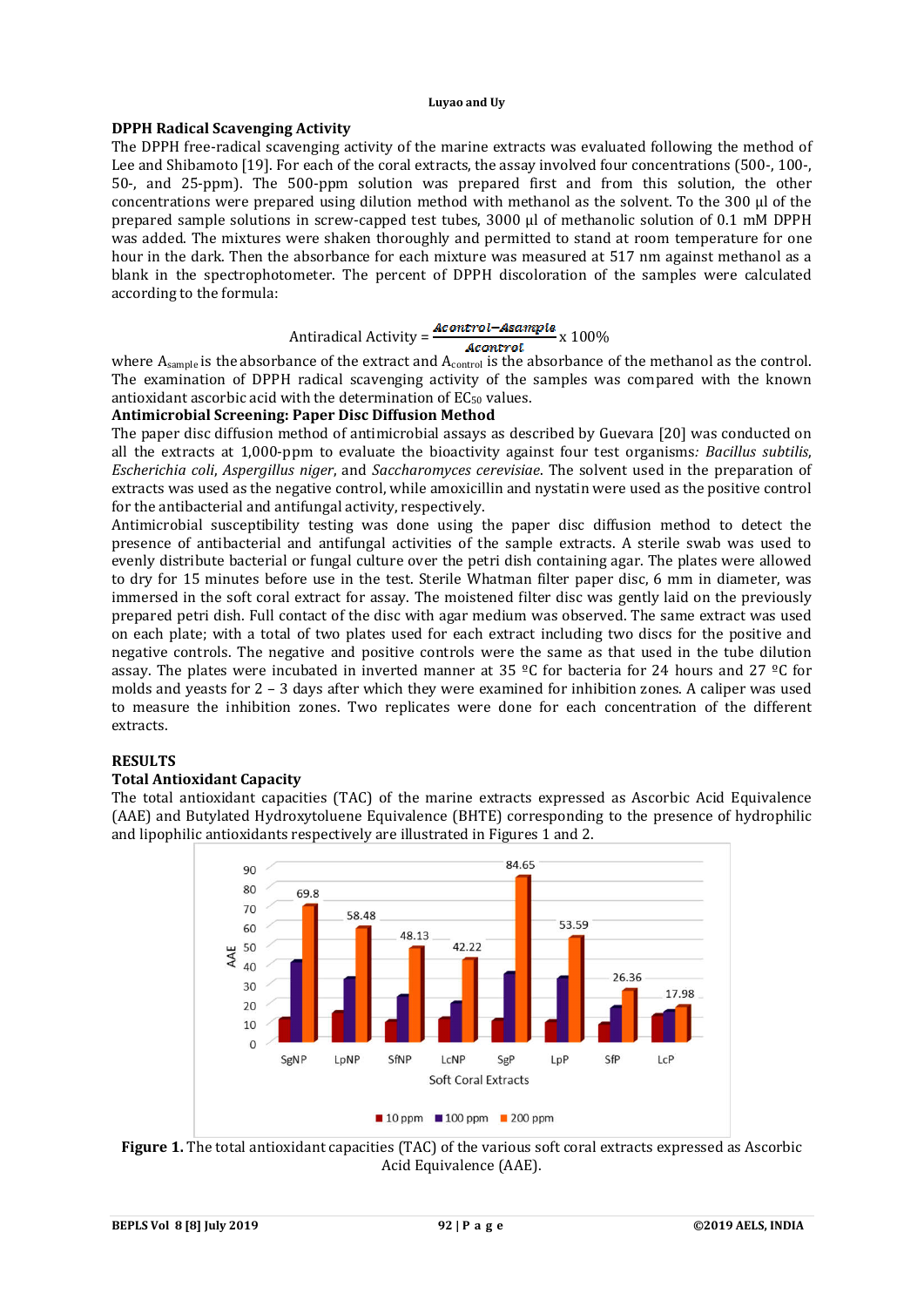

**Figure 2.** The total antioxidant capacities (TACG) of the various soft coral extracts expressed as butylated hydroxytoluene equivalence (BHTE).

#### **DPPH Radical Scavenging Assay**

The DPPH radical scavenging activity of the different soft coral extracts are shown in Table 1.

| Extract***      | Antiradical Activity*, % |           |            |            | $EC_{50}$ , ppm |
|-----------------|--------------------------|-----------|------------|------------|-----------------|
|                 | $25$ -ppm                | $50$ -ppm | $100$ -ppm | $500$ -ppm |                 |
| <b>SgNP</b>     | 0.29                     | 0.51      | 0.54       | 2.50       | >500.00         |
| SgP             | 0.00                     | 0.95      | 1.23       | 1.58       | >500.00         |
| LpNP            | 0.38                     | 0.98      | 1.14       | 1.49       | >500.00         |
| <b>LpP</b>      | 0.79                     | 1.27      | 1.93       | 2.88       | >500.00         |
|                 |                          |           |            |            |                 |
| <b>SfNP</b>     | 1.14                     | 1.83      | 2.88       | 8.22       | >500.00         |
| <b>SfP</b>      | 0.60                     | 1.08      | 1.74       | 2.31       | >500.00         |
| <b>LcNP</b>     | 1.64                     | 1.83      | 2.02       | 2.56       | >500.00         |
| <b>LcP</b>      | 0.79                     | 1.14      | 1.20       | 1.83       | >500.00         |
| Ascorbic Acid** | 10.72                    | 40.04     | 92.88      | 96.96      | 90.80           |
|                 |                          |           |            |            |                 |

\*mean of three replicates

\*\*standard

\*\*\***NP**-Nonpolar, **P**-Polar

#### **Antimicrobial Assay**

For the determination of antimicrobial activity of the soft coral extracts, the diameter of the zone of inhibition was measured in millimeter scale and the results presented as mean zone of inhibition  $\pm$  SD are shown in Table 2.

**Table 2:** Zones of Inhibition of the Soft Coral Extracts Against *B. subtilis* and *E.coli*

| Test Sample*   | Mean Zone of Inhibition**, mm |                |  |  |
|----------------|-------------------------------|----------------|--|--|
|                | B. subtilis                   | E.coli         |  |  |
| <b>SgNP</b>    | $11.0 \pm 1.8$                | $11.0 \pm 2.4$ |  |  |
| SgP            | $17.5 \pm 2.9$                | $10.2 \pm 0.4$ |  |  |
| LpNP           | $12.0 \pm 1.9$                | $11.0 \pm 2.5$ |  |  |
| LpP            | $10.0 \pm 2.4$                | $10.2 \pm 1.2$ |  |  |
| <b>SfNP</b>    | $12.5 \pm 2.7$                | $12.0 \pm 3.5$ |  |  |
| <b>SfP</b>     | $11.6 \pm 1.7$                | $10.0 \pm 0.0$ |  |  |
| <b>LcNP</b>    |                               | $10.0 \pm 0.7$ |  |  |
| <b>LcP</b>     | ± 2.1                         |                |  |  |
| Amoxycillin*** | $45.0 \pm 4.7$                | $33.4 \pm 3.9$ |  |  |

 \***Sg**-*S. glaucum*, **Lp**-*L. pauciflorum*, **Sf**-*S. flexibilis*, **Lc**-*L. crissum*, **NP**-Nonpolar, **P**-Polar \*\*no observable zone of inhibition;\*\*\*Positive control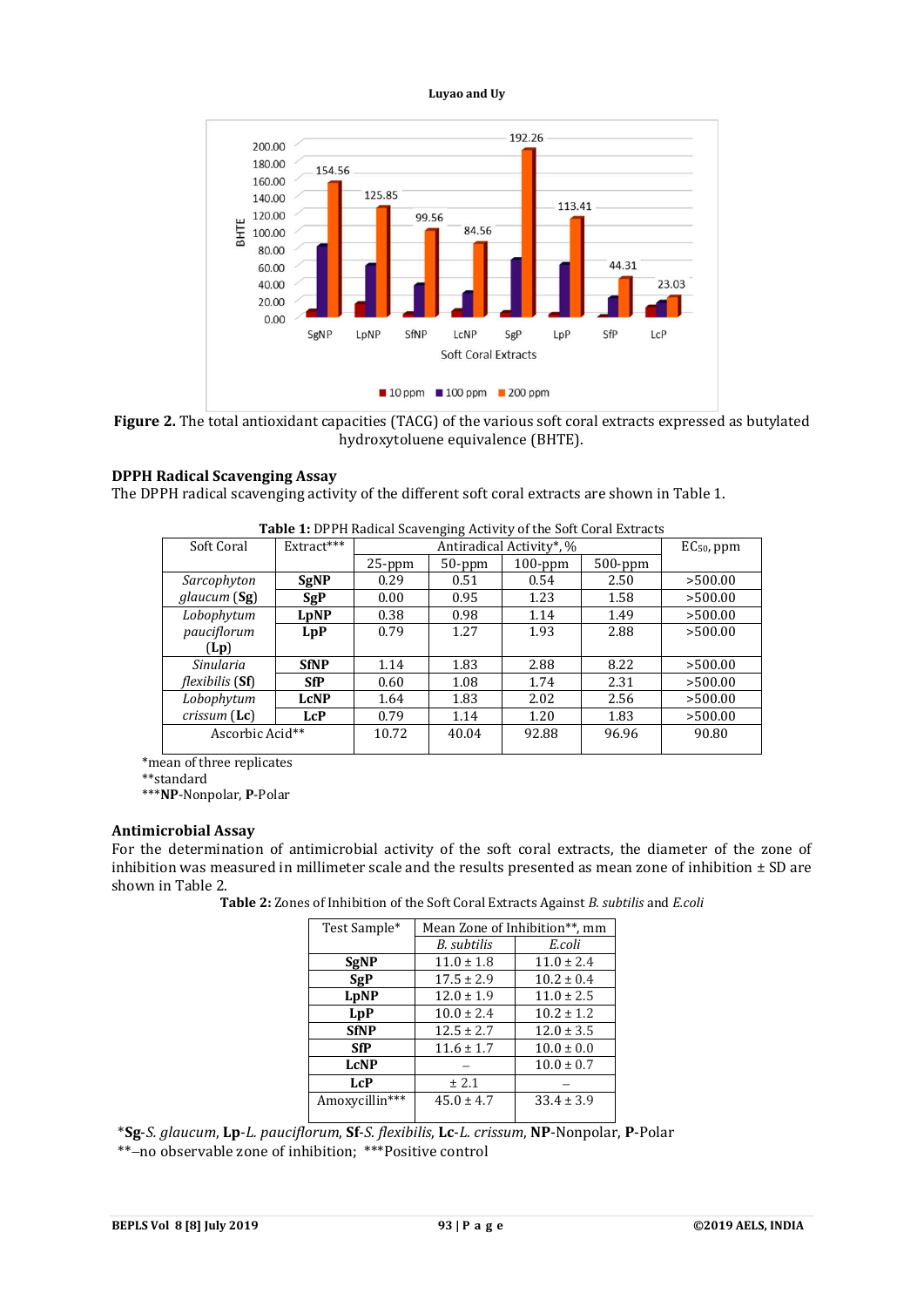## **DISCUSSION**

## **Total Antioxidant Capacity and DPPH Radical Scavenging Activity**

The results shown in Figures 2 and 3, convey that the **SgP** extract has the highest total antioxidant capacity with AAE and BHTE values of 84.65 and 192.26 respectively at 200-ppm concentration. The relative increasing trend of total antioxidant capacities among the extracts expressed as AAE accords with the relative increasing trend expressed as BHTE. For the overall results for this assay, the trend follows this order: **SgP** > **SgNP** > **LpNP** > **LpP** > **SfNP** > **LcNP** > **SfP** > **LcP**. An increasing trend of DPPH radical scavenging activity with increasing extract concentration was exhibited by the ten soft coral extracts (Table 1). Among the soft coral extracts at 500-ppm concentration, the highest radical scavenging activity was manifested by **SfNP** extract with 8.22%. However, the scavenging activities of the extracts were not significant compared to those of the standard, ascorbic acid (AA). The results suggest that the soft coral extracts do not possess components which can act as scavengers of free radicals as indicated by the low percent radical scavenging values and high  $EC_{50}$  values.

Hydrogen and electron transfer from antioxidant to DPPH and Mo (VI) complex occur in the DPPH and phosphomolybdenum assay methods. The transfers occur at different redox potentials in the two assays and also depend on the structure of the antioxidant. Some literature shows that several flavonoids and polyphenols have been isolated with potent DPPH scavenging activities [21], whereas the phosphomolybdenum method usually detects antioxidants such as ascorbic acid, some phenolics, atocopherol, and carotenoids [18]. Ascorbic acid, glutathione, cysteine, tocopherols, polyphenols, and aromatic amines have the ability to donate hydrogen and electrons and can thus be detected by the two assay models [22]. The marine extracts studied possess amount of antioxidant properties but negligible in free radical scavengers. The activity of each species differs depending on the particular assay methodology, reflecting the complexity of the mechanisms involved. The remarkable example of such diversity is the polar extract of *Sarcophyton glaucum* which in the direct free radical scavenging assay with DPPH had one of the least efficient scavenging ability and highest  $EC_{50}$ , whereas in terms of reducing power tested by phosphomolybdenum complex formation was among the most efficient extracts. These results suggest a great complexity of the involved mechanisms that can vary even among the related species. The apparent discrepancy between the antioxidant properties assayed by various techniques have been already mentioned by Mantle *et al*. [23], but the problem still remains unresolved and will require further data accumulation and corresponding analyses of detailed chemical profile of the studied sample.

As for *S. glaucum*, no references could be found despite the thorough literature survey on its antioxidant properties, except toxicity [24] and antibacterial activity [25] on its polar crude extracts. The existing reports on antioxidant properties of *S. flexibilis*, have dealt only with other species such as *S. maxima* [26]. In the previously published papers, there is only little information about antioxidant activity of *L. crassum* [26], however, the method used in the study was different, and so the results are not directly comparable. As for the remaining species, *L. pauciflorum*, Hassan *et al*. [27] found two metabolites that showed significant anti-inflammatory activity which could be linked to antioxidant properties.

#### **Antimicrobial Activity**

Zones of inhibition less than 10 mm maybe expressed as inactive against test microorganisms, based on the general standards by Guevarra [20]. Therefore, most of the soft coral extracts exhibited activity against the bacteria tested. The results of the study (Table 3) indicated that *B. subtilis* was most sensitive to the polar extract of *S. glaucum***, SgP**. Meanwhile, the soft coral *S. flexibilis* and *L. pauciflorum* displayed minimal constraining effect towards the growth of Gram-positive and Gram-negative bacteria but are still considered as active. On the other hand, the nonpolar extract of *L. crassum*, **LcNP,** displayed moderate antibacterial activity to *E. coli* and no growth-inhibiting effect to *B. subtilis* while its polar extract, **LcP,**  showed moderate antibacterial activity to *B. subtilis* and conversely no growth-inhibiting effect to *E. coli*. In summary, of the eight (8) soft coral extracts, seven (7) exhibited antibacterial activities against *B.subtilis* and *E. coli*. However, all the soft coral extracts exhibited no growth-inhibiting effect on *A. niger*  and *S. cerevisiae*. Thus, all the soft coral extracts have no antifungal activity against the tested microorganisms.

The results of the antimicrobial screening indicated *S. glaucum* as the most notable among the marine samples. The finding supports the result of Ibrahim *et al*. [25] wherein *S. glaucum* collected from Egypt exhibited potential antibacterial activity with 18.4 AU (absolute activity unit) against *E.coli.* The results of this study also agrees with that of ElAhwany *et al*. [12] in which *S. glaucum* from the Red sea was found to possess a broad spectrum of antimicrobial activity and could be of great potential in producing novel antimicrobial agents. Various studies about *S. flexibilis* have shown to contain diterpenes that protect it from competitors and predators. Coll *et al*. [28] isolated two diterpenes namely sinulariolide and flexibilide from *S. flexibilis* collected from Orpheus Island. The isolates showed marked of antimicrobial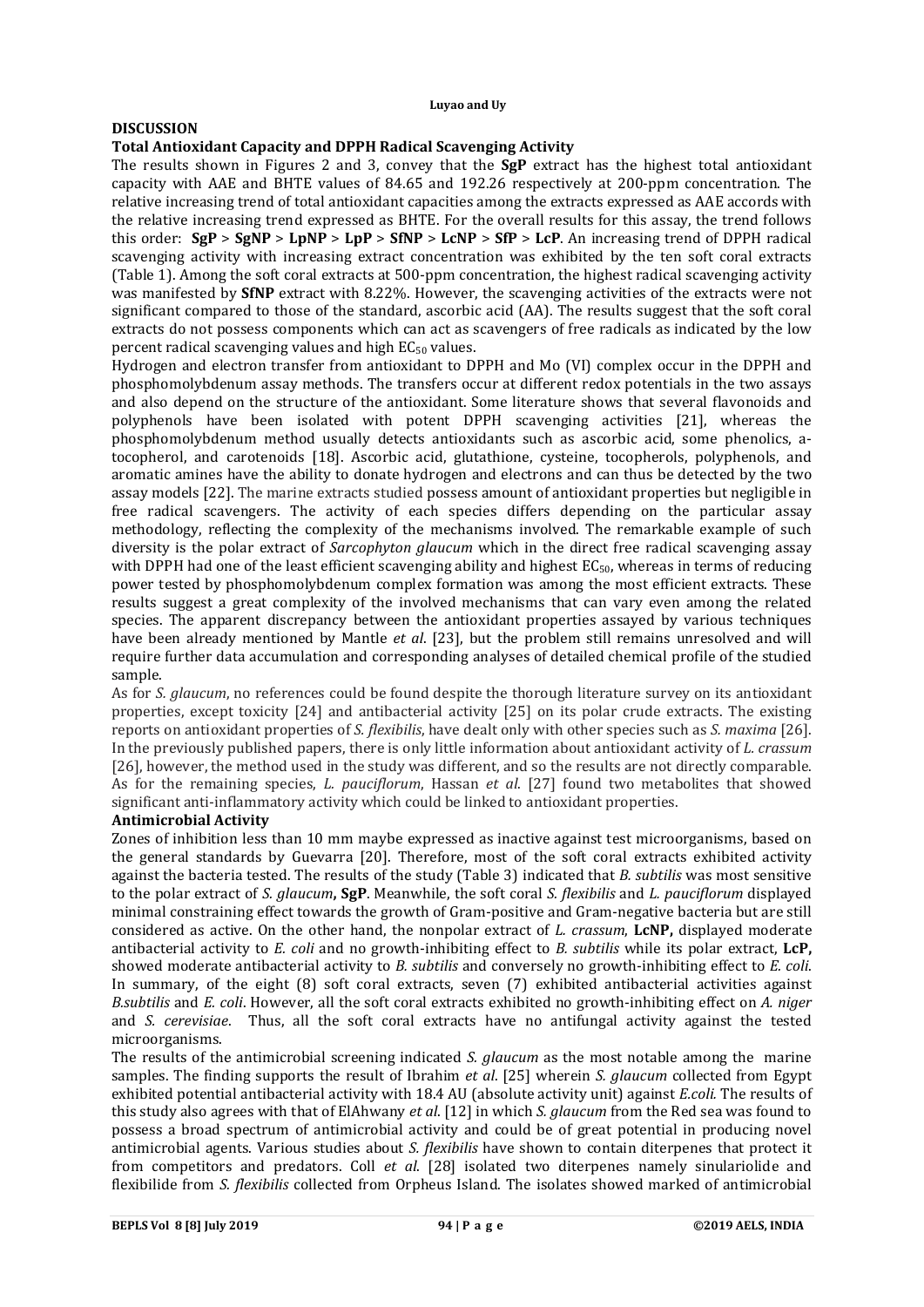activity and inhibited the growth of Gram-positive bacteria. This claim is supported by the result obtained in this study. Moderate antimicrobial activity was also found in *L. pauciflorum*, yet Ibrahim *et al*. [25] showed that the polar extract of *L. pauciflorum* was highly potent with 25.0 AU towards the test bacteria *E.coli*. Meanwhile, the suppressing power of *L. crassum* towards the bacterial organism, somehow, were not consistent and if found active, the activity was only mild. The result is opposite to the findings reported by Matthee *et al*. [29] where the polar and nonpolar extracts of *L. crassum* were found to be highly active towards *E.coli* and other fungus. The irregularities of the findings might due to the reasons mentioned by Gallimore [30], that specimens collected in different geographical locations may have different secondary metabolite profiles due to factors such as salinity, temperature, light intensity, pollution levels, as well as predation pressures. Moreover, the nature of bacterial symbionts may play a part in the occurrence and concentrations of specific secondary metabolites.

#### **CONCLUSION**

The results of the antioxidant activity assays suggest that the Philippine soft corals *S. glaucum, L. pauciflorum, S. flexibilis,* and *L. crassum* do not have components which can act as scavengers of freeradicals. Nevertheless, the soft corals still possess total antioxidant capacities with the highest values shown by the polar extract of *S. glaucum* indicated by its ability to reduce the Mo (VI) to Mo (V) which could be link to presence of lipophilic and hydrophilic antioxidants. Meanwhile, most of the soft coralextracts exhibited moderate antibacterial activities against *B. subtilis* and *E. coli* except for the polar extract of *S. glaucum*, **SgP**, which displayed a notable activity against *B. subtilis* (ZOI 17.5 ± 2.9 mm), the gram-positive bacteria. No antifungal activity, however, was displayed by any of the soft coral extracts. Among the four investigated Philippine soft corals, *S. glaucum* is quite interesting and promising in terms of finding potential antioxidant and antibacterial secondary metabolites.

#### **ACKNOWLEDGMENT**

HN Luyao is thankful to the Department of Science and Technology of the Philippine Government for the scholarship grant through its Accelerated Science and Technology Human Resource Development Program (DOST-ASTHRDP). MM Uy is thankful to the Philippine Council for Health Research and Development of the Department of Science and Technology for the research grant.

#### **REFERENCES**

- 1. Afifi R., Abdel-Nabi, I.M., and El-Shaikh, K. (2016). Antibacterial activity from soft corals of the Red Sea, Saudi Arabia. *Journal of Taibah University for Science*, 10: 887-895.
- 2. Almeida, M.T.R., Moritz, M.I.G., Capel, K.C.C., P´erez, C.D., and Schenkel, E.P. (2014). Chemical and biological aspects of octocorals from the Brazilian coast. *Rev. Bras. Farmacogn.*, 24: 446-67
- 3. Ebada, S.S., and Proksch, P. (2012). The chemistry of marine sponges. In: Fattorusso E, Gerwick WH, Taglialatela-Scafati O, editors. Handbook of marine natural products. Dordrecht: Springer Netherlands, pp. 191-293.
- 4. Rocha, J., Calado, R., and Leal, M. (2015). Marine bioactive compounds from cnidarians. In: Kim SE, editor. Springer handbook of marine biotechnology. Heidelberg: Springer-Verlag Berlin Heidelberg, pp. 823-849.
- 5. Quang, T.H., Ha, T.T., Minh, C.V., Kiem, P.V., Huong, H.T., and Ngan, N.T.T. (2011). Cytotoxic and anti-inflammatory cembranoids from the Vietnamese soft coral L*obophytum laevigatum*. *Bioorg. Med. Chem.*, 19: 2625-32.
- 6. Hong, J.Y., Boo, H.J., Kang, J.I., Kim, M.K., Yoo, E.S., and Hyun, J.W. (2012). (1*S*,2*S*,3*E*,7*E*,11*E*)-3,7,11,15- Cembratetraen-17,2-olide, a cembrenolide diterpene from soft coral *Lobophytum* sp., inhibits growth and induces apoptosis in human colon cancer cells through reactive oxygen species generation. *Biol. Pharm. Bull.*, 35: 1054-63.
- 7. Zhao, M., Yin, J., Jiang, W., Ma, M., Lei, X., and Xiang, Z.. (2013). Cytotoxic and antibacterial cembranoids from a South China Sea soft coral, *Lobophytum* sp. *Mar. Drugs*, 11: 1162-1172.
- Lin, W.Y., Chen, B.W., Huang, C.Y., Wen, Z.H., Sung, P.J., Su, J.H., Dai, C.F., and Sheu, J.H. (2014). Bioactive cembranoids, sarcocrassocolides PR, from the Dongsha Atoll soft coral *Sarcophyton crassocaule. Mar. Drugs*, 12: 840–850.
- 9. Huang, C.Y., Sung, P.J., Uvarani, C., Su, J.H., Lu, M.C., Hwang, T.L., Dai, C.F., Wu, S.L., and Sheu, J.H. (2015). Glaucumolides A and B, biscembranoids with new structural type from a cultured soft coral *Sarcophyton glaucum*. *Sci. Rep.*, 5: 15624.
- 10. Duh, C.Y., Wang, S.K., Chung, S.G., Chou, G.C., and Dai, C.F. (2000). Cytotoxic cembrenolides and steroids from the formosan soft coral *Sarcophyton crassocaule*. *J. Nat. Prod.*, 63: 1634–1637.
- 11. Gong, K.K., Tang, X.L., Zhang, G., Cheng, C.L., Zhang, X.W., Li, P.L., and Li, G.Q. (2013). Polyhydroxylated steroids from the South China Sea soft coral *Sarcophyton* sp. and their cytotoxic and antiviral activities. *Mar. Drugs*, 11: 4788–4798.
- 12. ElAhwany, A.M.D., Ghozlan, H.A., ElSharif, H.A., and Sabry, S.A**.** (2013). Phylogenetic diversity and antimicrobial activity of marine bacteria associated with the soft coral Sarcophyton glaucum. J. Basic Microbiol. 55: 2–10.
- 13. Badria, F.A., Guirguis, A.N., Perovic, S., Steffen, R., Müller, W.E.G., and Schröder, H.C. (1998)**.** Sarcophytolide: A new neuroprotective compound from the soft coral *Sarcophyton glaucum*. *Toxicology*, 131: 133–143.